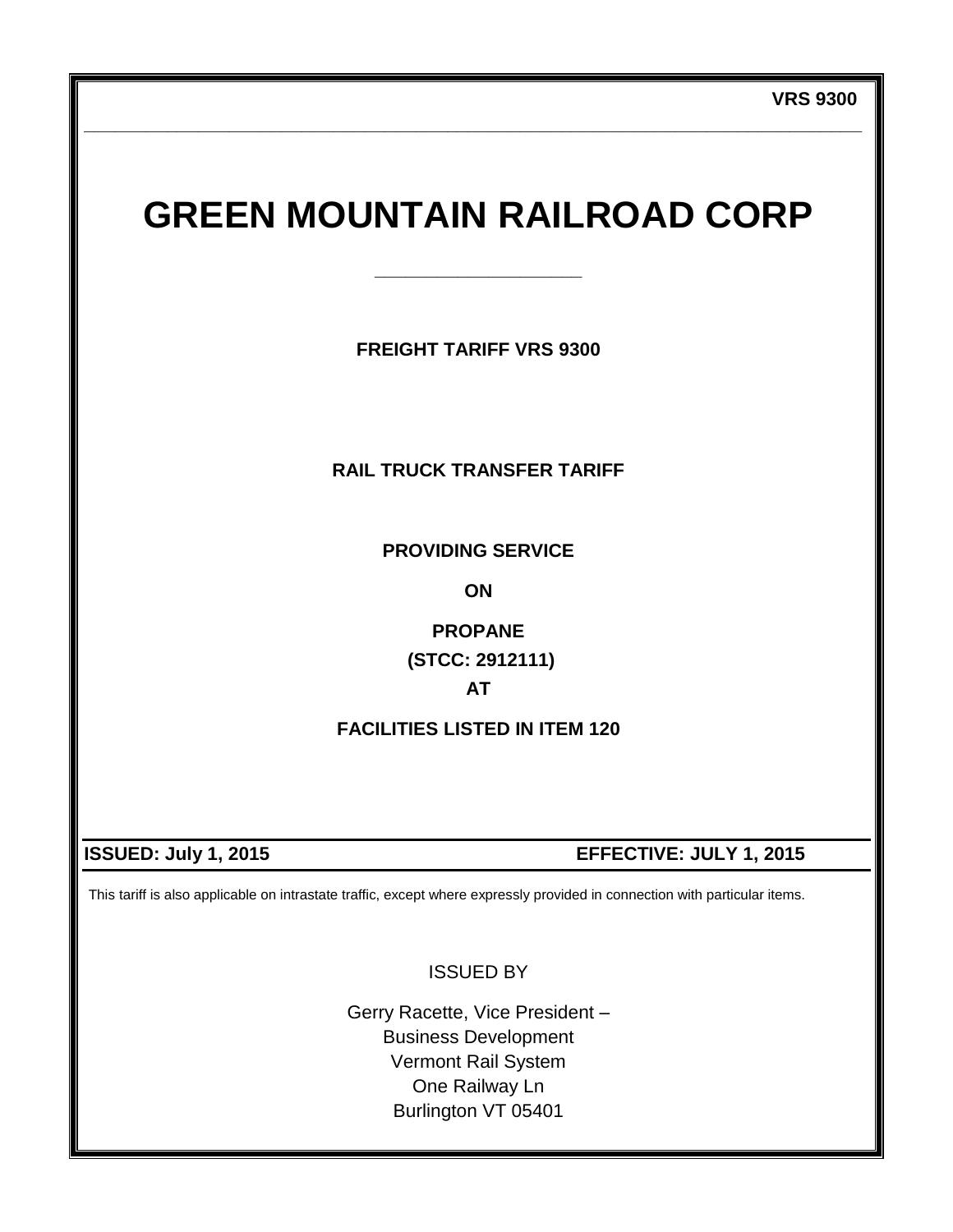# **PARTICIPATING CARRIERS**

 **ABBREVIATION: NAME OF CARRIER:** GMRC GREEN MOUNTAIN RAILROAD CORP

**ITEM 5**

#### **DESCRIPTION OF GOVERNING CLASSIFICATION AND EXCEPTION**

The terms "Uniform Classification" and "Exceptions thereto," when used herein, mean, Uniform Freight Classification UFC 6000-series, Uniform Classification Committee Agent. (Rates will not be subject to Rule 24 of Uniform Freight Classification or Exceptions thereto.)

#### **ITEM 10**

## **HAZARDOUS FREIGHT**

Shipments of hazardous freight under this tariff are subject to regulations of the U.S. Department of Transportation as shown in Bureau of Explosives, STB BOE 6000 – series, C. Keller, Agent.

#### **ITEM 15**

## **STATION LIST AND CONDITIONS**

This tariff is governed by the "Official Railroad Station List," OPSL 6000-series, issued by Railinc, Agent, to the extent shown below: For additions and abandonments of stations, and, except as otherwise shown herein, for prepay requirements, change in names of stations, restrictions as to acceptance or delivery of freight, and changes in station facilities. When a station is abandoned as of a date specified in the above named tariff, the rates from and to such station as published in this tariff is inapplicable on and after that date.

#### **ITEM 20**

# **REFERENCE TO TARIFFS, ITEMS, NOTES, RULES, ETC.**

Where reference is made in this tariff to tariffs, items, notes, rules, circulars, etc., such references are continuous and include supplements to and successive issues of such tariffs and reissues of such items, notes, rules, circulars, etc.

#### **ITEM 75**

## **METHOD OF CANCELING ITEMS**

As this tariff is supplemented, numbered items with letter suffices cancel correspondingly numbered items in the original tariff, or in a prior supplement. Letter suffixes will be used in alphabetical sequence starting with A. Example: Item 445-A cancels Item 445 and Item 365- B cancels Item 365-A in a prior supplement, which, in turn, cancelled Item 365.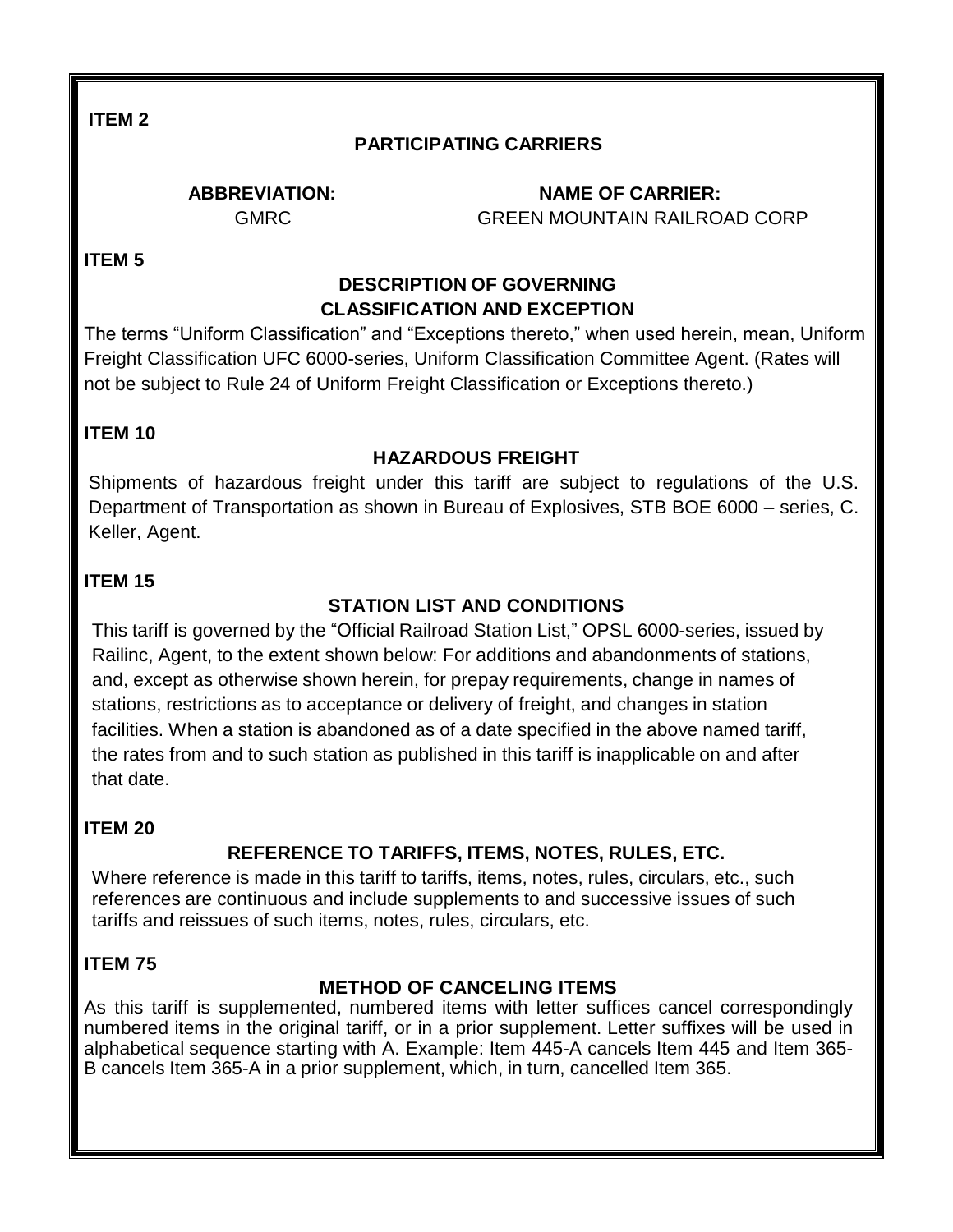## **METHOD OF DENOTING REISSUED MATTER IN SUPPLEMENTS**

Matter brought forward without change from one supplement to another will not be designated as "Reissued" by a reference mark. To determine its original effective date, consult the supplement in which the reissued matter first became effective.

#### **ITEM 110**

## **TERMINAL SERVICES; CONDITIONS**

Customer shipments will only be accepted as capacity is available at Terminal.

Unless otherwise agreed upon in writing by the Customer and GMRC, all propane shipped by Customers must be odorized prior to arrival at Terminal by Customers or their agents utilizing ethyl mercaptan or other appropriate odorants. Propane delivered under the terms of this tariff must meet the minimum odor standards applicable on the date of the tank car bill of lading as stated on the Hazardous Material Regulations 49 CFR § 173.315(b)(1) or any successor regulations.

Customer shall indemnify and hold harmless GMRC, its affiliates and contractors, and their respective directors, officers, employees and agents, from and against any and all claims, losses, costs, expenses, damages, lawsuits, attorneys' fees, and court costs arising out of Customer's or its motor carriers, or their respective employees' or agents' failure to comply with one or more terms or conditions of this tariff or presence at or use of Terminal, including, but not limited to, property damage of any kind and personal injury to or death of any persons. This indemnification obligation shall survive the completion of the last transfer of propane and release of railcar and the termination, expiration, or non-renewal of any agreement related thereto.

This tariff does not and is not intended to confer any rights or remedies upon any person other than the parties.

GMRC is not liable for any loss, damage, mis-delivery or non-delivery caused by acts of God, war, terrorism, riots, strikes, labor disputes, weather conditions, public enemies, or public authorities.

## **ITEM 120**

# **APPLICATION**

The provisions of this tariff will apply on propane at designated GMRC facilities at the following locations:

> 6 Bezanson Rd; Bellows Falls VT 0510 (Station: Rockingham VT)

The Terminal facilities listed above are operated by GMRC or its agents. The purpose of this tariff is to advise GMRC shippers of the services they may expect when utilizing the Terminal. Arrangements for service at Terminal facilities shall be made between the shipper and GMRC. Upon request of the shipper, the terminal services named herein will be performed as described herein, which involve a GMRC movement to or from the above terminals, subject to the charges, rules and regulations published herein.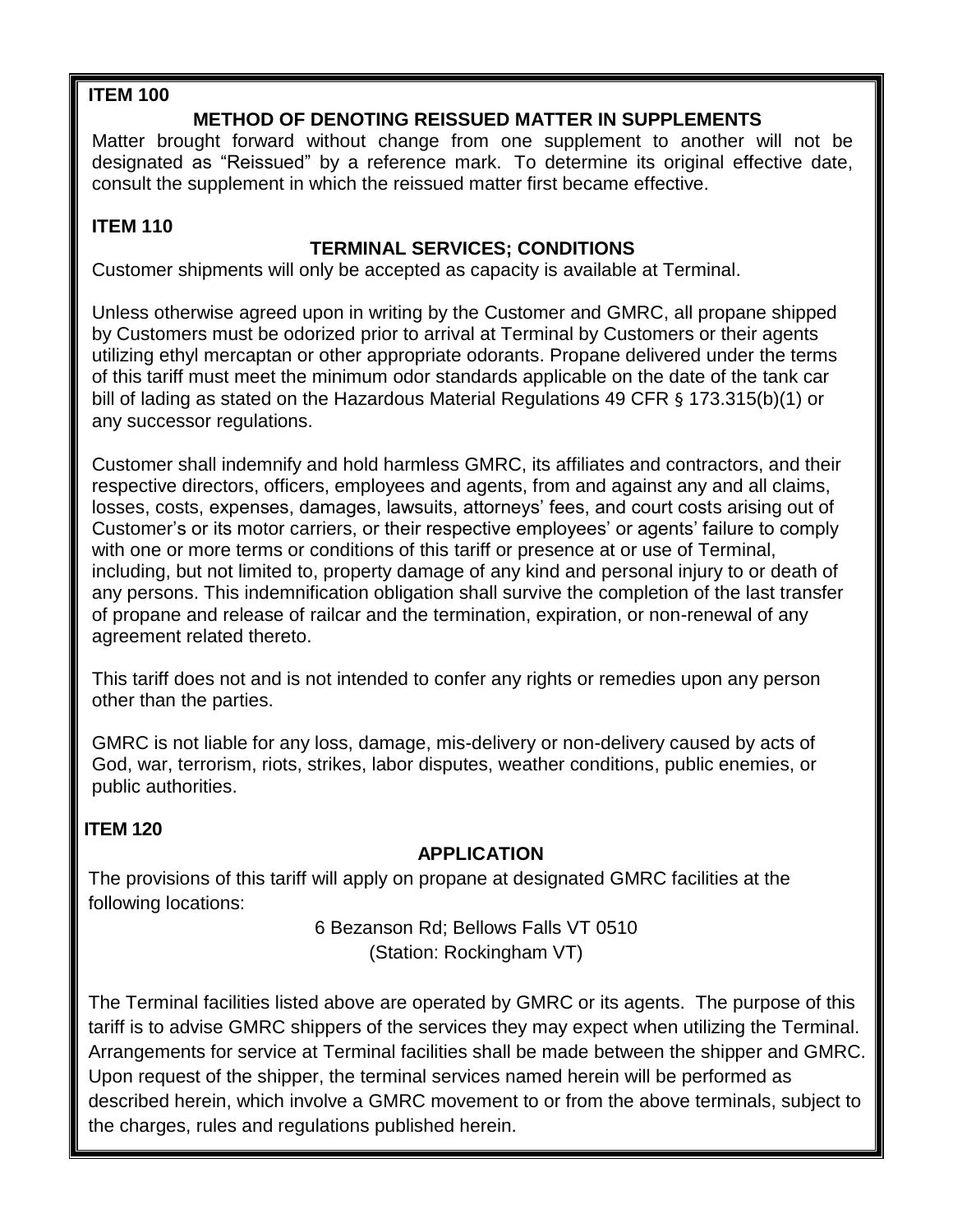# **MOTOR CARRIER ACCESS**

Every motor carrier shall exercise, and shall cause its employees and agents to exercise, a high level of caution at all times while within the Terminal. Motor carrier shall take all steps necessary to keep informed and to keep its employees and agents informed of conditions and activities at the Terminal where motor carrier is present. Motor carrier shall conduct, and cause its employees and agents to attend, safety training programs to promote the recognition of and appropriate response to risk at the Terminal.

The motor carrier will be responsible for its equipment at all times and the driver must remain with the vehicle while loading or unloading. The motor carrier will comply with all required safety procedures, which will include the removal of vehicle keys from the ignition while transferring hazardous materials. The motor carrier driver must have a valid CDL (Commercial Driver's License) in the driver's possession while conducting activities at the Terminal. All vehicles shall observe a speed limit of 10 miles per hour while in the Terminal. Each Terminal will have available Safety Procedures cards that summarize the safety and emergency requirements in effect at the Terminal.

All motor carriers are responsible for providing their personnel with necessary Personal Protective Equipment.

Portable fire extinguishers are maintained throughout Terminal facilities in accordance with OSHA regulations. The fire extinguishers are identified with signs and/or red stripes above extinguishers. All motor carriers on the premises shall familiarize themselves with the extinguisher locations closest to their work area before commencing their activities. No smoking is allowed on Terminal property unless in a designated smoking area.

As part of their compliance with the OSHA Hazardous Communication requirements, Terminal operators maintain a book of SDS for all hazardous chemicals present in the Terminal. This book is available in the Terminal office for review by any motor carrier personnel.

Prior to transporting any propane as provided for under the terms of this tariff, motor carrier drivers shall inspect the propane for odorant and determine if the propane is odorized utilizing an industry accepted test performed in accordance with industry accepted standards. Customer or its motor carrier agent's driver shall not take any propane which it discovers; should have discovered; or has any reason to believe is not odorized or sufficiently odorized. As between GMRC and Customer, if customer or its motor carrier agent fails to inspect for odorant, the propane is deemed to be properly odorized. Before transporting any propane from GMRC's terminal, motor carrier drivers shall ensure that all DOT required certifications are listed on the bill of lading.